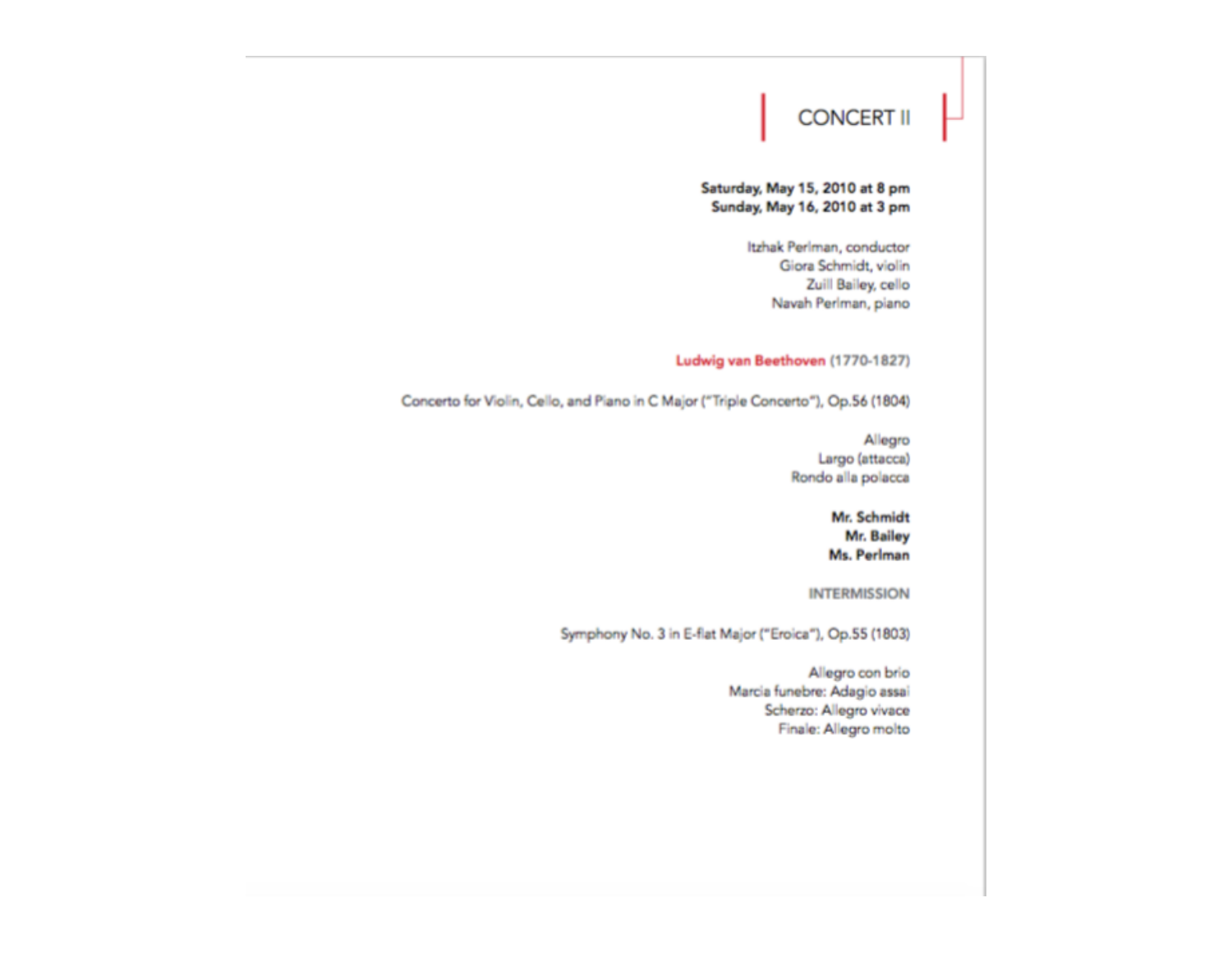# Program Notes

### *Concerto for Piano, Violin, Cello and Orchestra, in C Major, Op. 56 ("Triple Concerto") . . . Ludwig van Beethoven*

(Born December 16, 1770, in Bonn; died March 26, 1827, in Vienna)

Very little knowledge of the early history of the *Triple Concerto* exists. Beethoven sketched the work in 1803 or 1804, and it may have been performed at the end of 1805 or sometime during 1806. The first documented public performance took place in Vienna in May 1808, but it is possible that the concerto may never have been performed again during the composer's lifetime. Beethoven may have intended the piece for his twenty-year-old pupil, the Archduke Rudolph, but he dedicated the published score to another of his patrons, Prince Lobkowitz. The Archduke may have been the pianist in the work's première, but no record exists of the identity of the three soloists.

Over the course of history, the concerto has had both ardent supporters and detractors. Concert-goers of the 19th century called it "dull" and "dry." A biographer of Beethoven, Marion Scott, said the concerto "rouses expectations of great music it never fulfills," and that it "deals out platitudinous craftsmanship" and is "animated by duty, not inspiration." Sir Donald Francis Tovey, an early 20<sup>th</sup> century critic, contested this negative judgment. He acknowledged the "severe" simplicity of the thematic material in the concerto, but felt it necessary for the realization of Beethoven's "architectural plan" as well as for the "severe study in pure color" Beethoven intended. Tovey felt that this work satisfied the Greek ideal of combining simplicity and subtlety to make the highest quality possible in art.

Concerti for more than one solo instrument are relatively rare. Variants of the form existed in the *concerti grossi* of the time of Vivaldi, Corelli, Handel and Bach, and in the *sinfonia concertante* of the Haydn-Mozart period. The only multiple concertos that have endured are Mozart's for two pianos and for flute and harp, this *Triple Concerto*, the *Double Concerto for Violin and Cello* by Brahms, and Strauss's *Duett Concerto for* 

*Bassoon and Clarinet*. In writing the *Triple Concerto*, Beethoven perhaps cast his eye backward to the Baroque *concerto grosso* form but also anticipated his own later *Piano Concertos in G Major and E-flat Major*, *Nos. 4 and 5,* and his *Violin Concerto*. In many ways, the *Triple Concerto* may be regarded as a study for those compositions.

In order to accommodate the special problems of the concerto form, Beethoven expanded the customary formal plan. Ordinarily a single soloist exchanges ideas with the orchestra. In the *Triple Concerto*, three soloists must each participate fully, and as a result, the opening movement, *Allegro*, has a longer length than usual. Beethoven uses the device of double exposition, with the solo instruments stating the themes after the orchestra. The cellos and basses deliver the first theme, and the violins announce the fluid second theme. After that, the soloists embellish the main theme, the cello beginning, followed by the violin, and then the piano. The second movement, *Largo*, begins with the cellist articulating the *cantabile* theme after the muted violins introduce it. The piano embroiders the theme as clarinets and bassoons restate it. Then solo violin and cello join, and soon we are led directly into the finale, initiating a technique Beethoven was to use in all three of his remaining concertos. This third movement, a *Rondo alla Polacca*, contains an aristocratic and charming *polonaise* in *rondo* form. In this movement the solo cello first articulates the melody, then the violin enters before the soloist and orchestra together develop the theme at length.

Beethoven's requirements for the accompanying orchestra are a flute, pairs of oboes, clarinets, bassoons, horns, trumpets, timpani and strings.

### *Symphony No. 3, in E-flat Major, Op. 55 ("Eroica") . . . Ludwig van Beethoven*

(Born December 16, 1770, in Bonn; died March 26, 1827, in Vienna)

Beethoven's heroic *Symphony* No. 3 is<br> **B** the work with which he outgrew the 18<sup>th</sup>

century and finally abandoned the limitations of form and style from the time of Haydn and Mozart. He told one of his pupils when he was writing it, "I am unsatisfied with my work up to now. From here on, I take a new course." It is a completely new kind of symphony, of and for the 19th century, a huge work, and double the length of his *Symphony No. 1,* written only three years before. Its size was so tremendous that some early critics thought it could never become popular.

*Memory of a Great Man.* Napoleon still had fifteen more years on earth, but for Beethoven his greatness was past. In 1809, when Vienna was occupied by Napoleon, Beethoven led a performance of the *Eroica* as an act of defiance. Napoleon himself was out of the city on the day of the concert, and there seems to have been no reaction from the authorities.

This great symphony, first performed in public on April 7, 1805, in Vienna, puzzled many early listeners. One critic called it a

This great symphony, first performed in public on April 7, 1805, in Vienna, puzzled many early listeners. One critic called it a "wild fantasy."

The *Eroica Symphony* was, for the most part, written in 1803, but its history goes back to 1798, when a minister of France's revolutionary government arrived in Vienna. The news this minister brought of a young general named Napoleon Bonaparte, whose democratic ideals matched his military genius, fired Beethoven's imagination. For five years he thought of ways in which music could reflect the new republican Europe that might follow the Revolution in France. Then, between May 1803 and some time early in 1804, he composed his great new symphony. By this time, Napoleon had become head of the French government, and Beethoven wrote his name at the head of the music, but it was not to remain there long.

In May 1804, Napoleon had himself named Emperor of France. When news reached Vienna, Beethoven was enraged. "So he is just like all the rest, after all," the composer shouted. "He will stamp out human rights and become a greater tyrant than the others," and he ripped up the first page of his score. He had a new copy made, with the heading, "Grand Symphony, entitled Bonaparte" but then he erased the last two words. Some time later he decided on the title *Sinfonia Eroica*, which appeared (in Italian) on the cover of the first edition, in 1806, as *Heroic Symphony, Composed in* 

"wild fantasy." Beethoven's friends said that the public simply was not yet ready for his advanced musical thought. Others found it strange and violent, and another critic wrote, "If Beethoven continues on his present path, his music could reach the point where one would derive no pleasure from it." Beethoven himself was unmoved by all the complaints. He made no changes in his work. He is reported to have replied to complaints about its length by saying, "If I write an hour-long symphony, it will be short." The nearest he came to admitting the possibility of anything problematic was a note in the first edition saying, "Since this Symphony lasts longer than usual, it should be played nearer the beginning than the end of the concert, for if heard later, the audience will be tired from listening to other works, and the Symphony will not make its proper effect."

The first movement of the symphony, *Allegro con Brio*, opens with two smashing chords, after which all the formal elements, except the size, are familiar. The whole movement embodies tension as the theme is developed but seems to search perennially for a resolution. The peak of the development explodes with bold harmonic dissonance and syncopated rhythms that can still surprise our modern ears, and at the end of the development the horn enters with the expected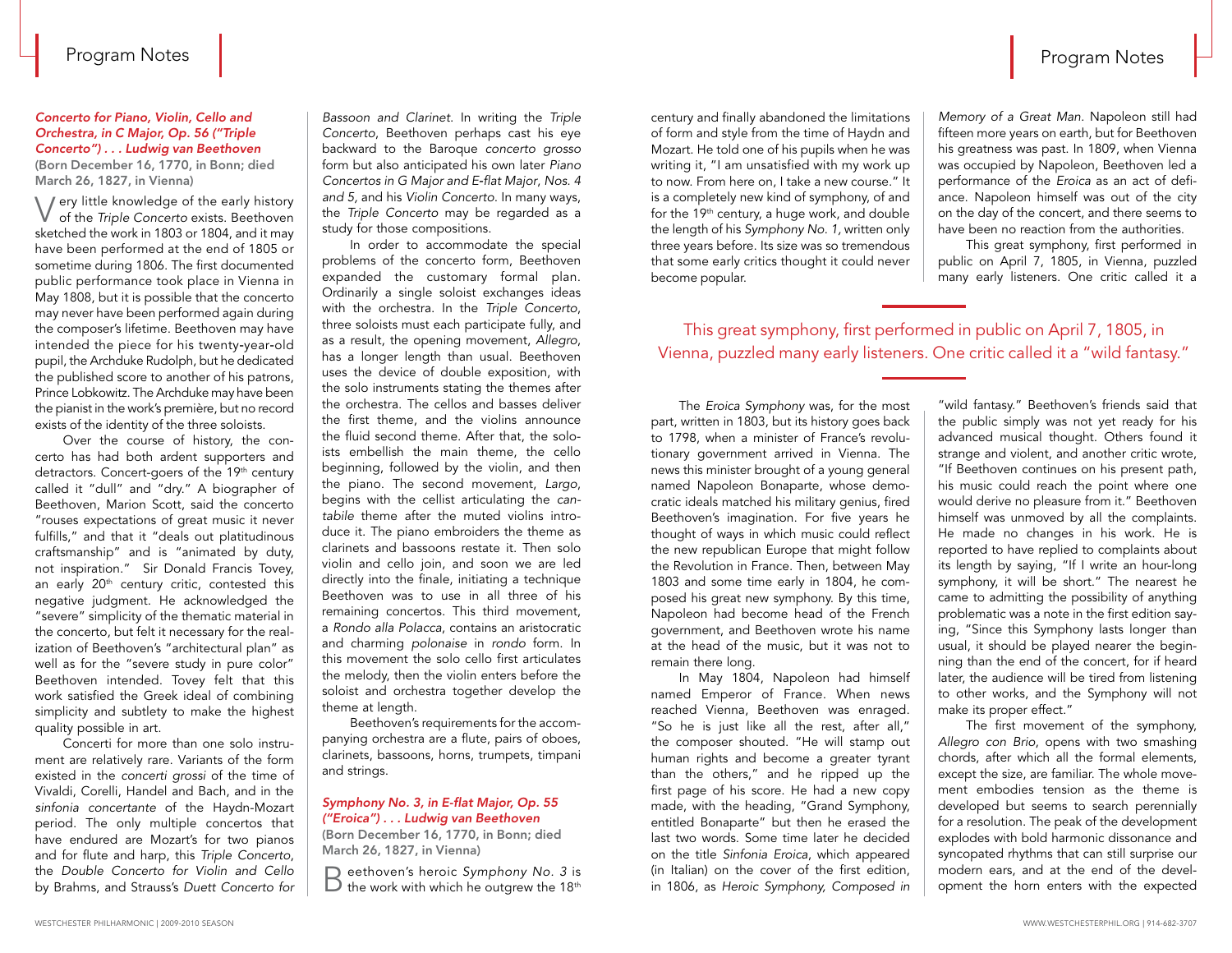# WILL YOU BE SEEN WITH THE BEST?



# July 14, 2010 best of westchester. **party A WESTCHESTER M A G A ZINE P R ODU CTI O N**

VIP Entrance & General Admission Passes

**Apply online westchestermagazine•com**

#### **DINING l SHOPPING NIGHTLIFE l PARTY PICTURES SIGNATURE EVENTS**

# introducing a *NEW* and *IMPROVED*

**westchestermagazine•com**

### **BEST OF l CALENDARS WEDDINGS HOME & GARDEN l RESOURCES**

theme, which anticipates the harmonic change to come. This innovative gesture greatly upset the music critics of Beethoven's day and those for many years after.

The second movement is a solemn Funeral March, *Adagio assai*, with a contrasting central section. This music of heroic grief may originally have been intended to honor Napoleon's soldiers who died in battle. When he heard of Napoleon's death in 1821, Beethoven said that he had already written the appropriate music, referring to this movement.

The third movement contrasts strongly with the movement before it. Full of life and humor, it is a long and brilliant *scherzo*, *Allegro vivace*, with a contrasting central trio section that features the orchestra's three horns. One of the most distinguishing features of this movement is the creative rhythm Beethoven employs.

The great Finale, *Allegro molto*, is a theme-and-variations movement that seems to personify the creative vitality of the human spirit. The theme is the tune of a light ballroom dance Beethoven had written sometime around 1801. He also used this theme as a subject for variations in the allegorical ballet he wrote that year, *The Creatures of Prometheus*, and in 1802, it reappeared in his *Fifteen Piano Variations, Op. 35*. The variations in the *Symphony No. 3* are the most original and profound. After a rushing introduction, plucked strings articulate the theme. Later this turns out to be only the harmonic foundation of the main theme itself, which is not revealed until the woodwinds play it in the third variation. Thus there are variations on both the theme and on its accompanying bass line. In addition to the variations that follow the form of the theme, there are two long sections devoted to contrapuntal developments of it. The last variations are slow, and then, as the symphony draws to a close, there is a sudden change to *Presto*, for a brilliant ending.

The score calls for an orchestra of two flutes, two oboes, two clarinets, two bassoons, three horns, two trumpets, timpani and strings.

*©Susan Halpern, 2010* 



Itzhak Perlman, Artistic Director

# Measure for Measure

A gala benefit to support the Westchester Philharmonic Itzhak Perlman, Artistic Director

## Sunday, May 16, 2010 at 5:30 pm

(immediately following the season-finale performance at 3 pm)

## PERFORMING ARTS CENTER PURCHASE COLLEGE

Cocktails – Dinner – Music – Auction

Patron Gala Tickets: \$250/person Overture Underwriter: \$500/person Concerto Benefactor: \$1,000/person Symphony Leader: \$2,500/person Encore Angel: \$5,000/table of ten

### GALA COMMITTEE

Gayle and Neil Aaron Liz and Tony Aiello Laurie Forkas and David Cox Barbara and Richard Dannenberg Anita and Stanley Goodman Juliet Gopoian and Jim Ranti Emily and Eugene Grant Joy Henshel Millicent and Marty Kaufman Denise Blau and Benjamin F. Kursman Janet Langsam

Deborah and Ira Levy Mary Ann and Peter Liebert Hon. Nita Lowey Ralph Martinelli Vivian Milstein Mary Neumann Hon. Suzi Oppenheimer Karen Palmieri Kimberly and Elliott Peters Elaine and Charles Petschek Ann and Tom Scheuer Hannah and Walter Shmerler Brenda and Hon. Andrew Spano

Teddi and Murray Stahl Jonathan Taylor and Mary Sano Lisa Tibbitts David Tobey Ruth Toff Susan and Larry Tolchin Yvonne Tropp and Alan **Epstein** Stephen Ucko Frederique and Jeffrey Zacharia

Concert tickets sold separately, call 914-682-3707 ext. 10 *Concerts are presented in The Concert Hall at the Performing Arts Center, Purchase College at 735 Anderson Hill Road, Purchase, NY.*